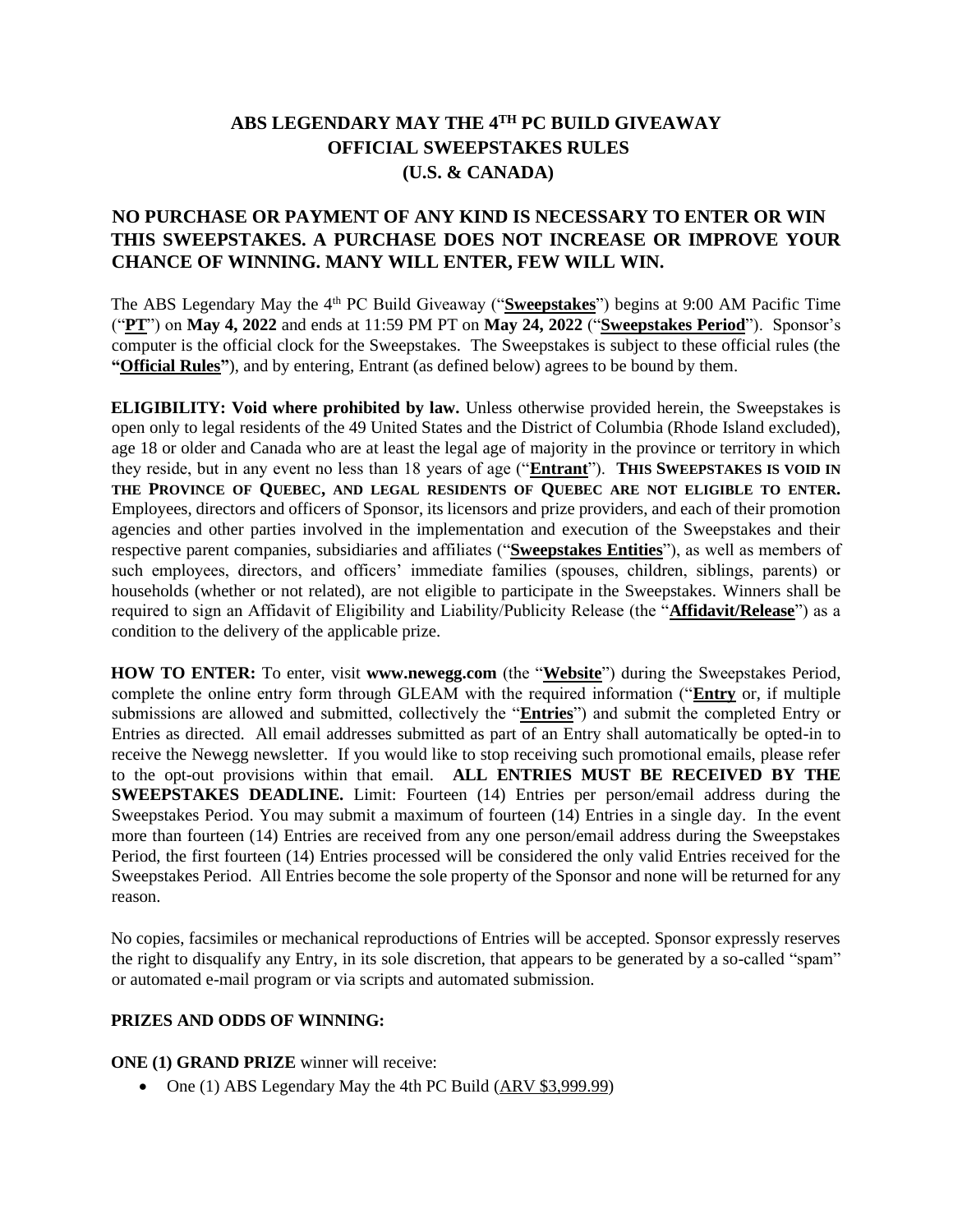Total approximate retail value ("**ARV**") of Grand Prize offered: **\$3,999.99**.

Total ARV of ALL prizes offered: **\$3,999.99**.

Entries and prizes are nontransferable. Prize restrictions may apply per the prize provider issuing the prize. All prizes will be awarded if the number of eligible entries received equals or exceeds the number of prizes. One prize per person.

Odds of winning depend upon the number of eligible Entries received during the Sweepstakes Period.

**WINNER SELECTION:** A random drawing will take place within 10 business days after the Sweepstakes entry deadline from among all eligible Entries received. The drawing will be conducted by the Administrator at Sponsor's offices located at 17560 Rowland Street, City of Industry, California USA. The decisions of the Sponsor are final and binding in all matters relating to this Sweepstakes. The Administrator will announce the winners by publication on Newegg's Twitter [\(https://twitter.com/newegg\)](https://twitter.com/newegg) and Newegg's website [\(https://www.newegg.com/\)](https://www.newegg.com/). If such notification is undeliverable or no acknowledgement is received by the Administrator from the potential prize winner within seven (7) business days of the date of notification or attempted notification, then such potential prize winner will be disqualified, and an alternate winner may be selected in Sponsor's sole discretion. If a prize is refused, a prize notification is returned or deemed undeliverable, or the potential winner is disqualified for any reason, an alternate winner may be selected. Potential prize winner will be required to execute and return an Affidavit of Eligibility/Release of Liability and, if applicable, a completed IRS W-9 form within seven (7) business days of the date of issuance of such documents. Potential prize winner's failure to return all required forms in this seven (7) business day time period may result in the potential prize winner being disqualified and an alternate winner may be selected at Sponsor's sole discretion. There shall be no allocation of prizes based on the province or territory of residence of the entrants. *FOR CANADA RESIDENTS: Each selected winner resident will be required to correctly answer a time-limited skill testing question without assistance in order to be eligible to receive a prize or such prize will be forfeited*.

**LICENSES AND REPRESENTATIONS:** By submitting an Entry, you hereby grant Sponsor and Supporting Sponsor, its licensees, distributor, agents, representatives and other authorized users, a perpetual, exclusive, irrevocable, royalty-free, sub-licensable, and transferrable (in whole or in part) license throughout the universe under all copyright, trademark, patent, trade secrets, moral and privacy and publicity rights and other intellectual property rights you own or control to use, reproduce, transmit, display, exhibit, distribute, index, comment on, modify, create derivative works, perform, and otherwise exploit such Entry, in whole or in part, in all media formats now known or hereafter devised (including on Sponsor sites, on third party websites, on broadcast and cable networks and stations, on broadband and wireless platforms, and on physical media) for any and all purposes including entertainment, news, advertising, promotional, marketing, publicity, trade or commercial purposes, all without further notice to you, with or without attribution, and without the requirement of any permission from or payment to you or to any other person or entity. By submitting an Entry, you represent and warrant that you own or have the necessary rights, licenses, consents and permissions, without the need for any permission from or payment to any other person or entity, to exploit all elements of the Entry in all manners contemplated by these Official Rules.

**GENERAL CONDITIONS AND RELEASES:** An entrant or winner may be disqualified from the Sweepstakes if he or she fails to comply with each provision of these Official Rules, as determined in the sole discretion of Sponsor.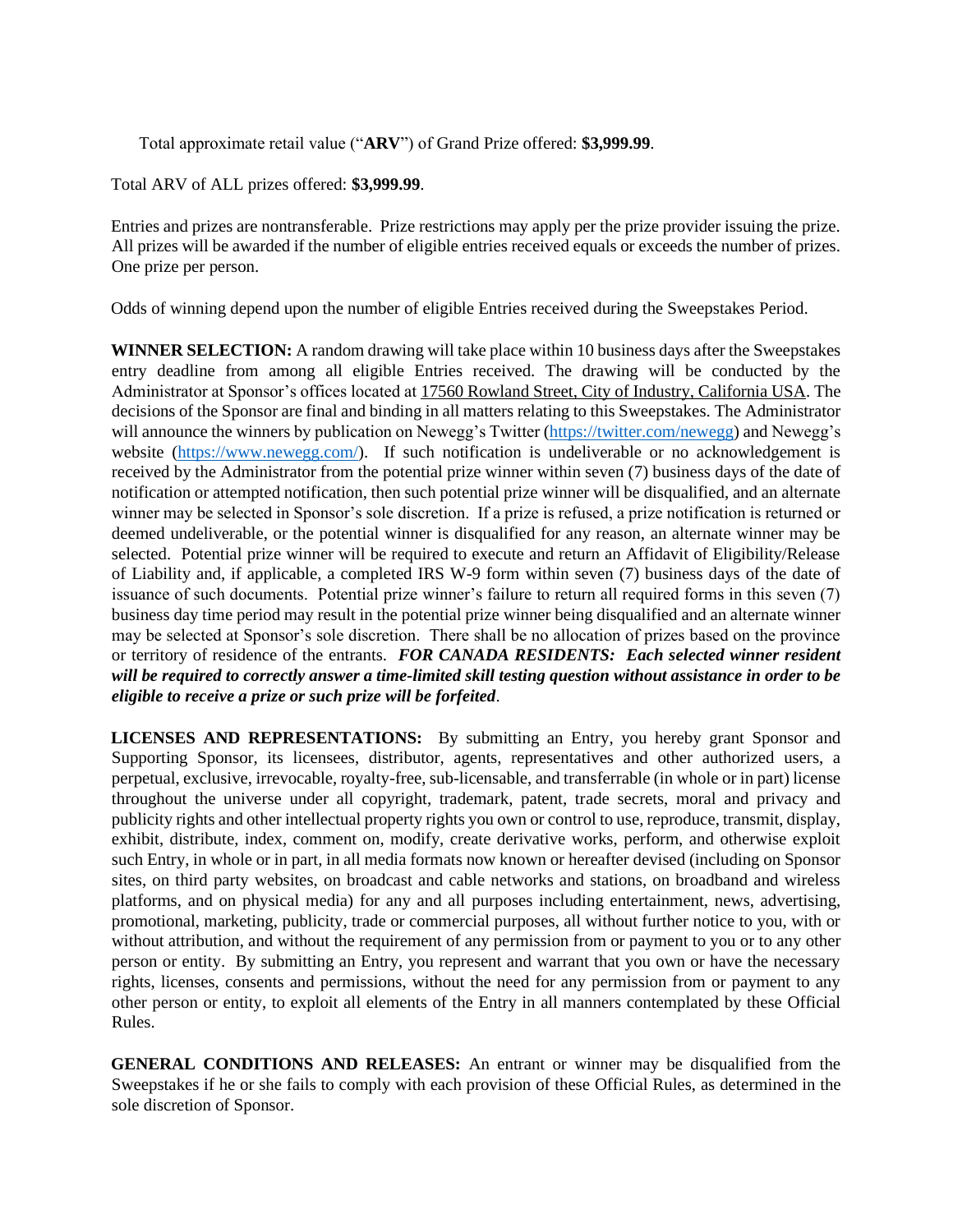Sweepstakes Entities are not responsible for incorrect or inaccurate transcription of Entry information, or for any human or other error, technical malfunctions, lost/delayed data or voice transmission, omission, interruption, deletion, defect, line failures of any telephone network, computer equipment, software, inability to access any online service or Website or to complete a telephone call or facsimile transaction, or any other error or malfunction, or late, lost or misdirected mail, or any injury or damage to Entrant's or any other person's computer related to or resulting from participation in this Sweepstakes. CAUTION: ANY ATTEMPT BY AN ENTRANT OR ANY OTHER INDIVIDUAL TO DELIBERATELY DAMAGE ANY WEBSITE, TAMPER WITH THE ENTRY PROCESS, OR OTHERWISE UNDERMINE THE LEGITIMATE OPERATION OF THE SWEEPSTAKES MAY BE A VIOLATION OF CRIMINAL AND CIVIL LAWS AND SHOULD SUCH AN ATTEMPT BE MADE, SPONSOR RESERVES THE RIGHT TO PROSECUTE ANY SUCH INDIVIDUAL(S) AND TO PURSUE ALL REMEDIES TO THE FULLEST EXTENT PERMITTED BY LAW.

In the event of a dispute regarding the identity of the person submitting the Entry, the Entry will be deemed to be submitted by the person whose name is registered to the e-mail account, and should the person not be able to prove his/her identity against the registered name the Entry will be rejected and result in the disqualification of the Entrant from the Sweepstakes.

Winners will be responsible for all insurance and taxes (including but not limited to federal, provincial, state, territorial, local and/or income) on the value of the prize awarded. UNITED STATES RESIDENTS: Any United States resident to whom a prize is awarded will be required to provide his or her Social Security number for tax reporting purposes. Sponsor will file an IRS Form 1099 with the Internal Revenue Service if the retail value of the prize, or combined total of all prizes received from SPONSOR in a calendar year, is \$600.00 or greater. If a winner refuses to provide his/her Social Security number, the winner will be disqualified and an alternate winner will be selected in accordance with these Official Rules. CANADIAN RESIDENTS: In the event Sponsor is required to report the value of a Canadian Winner's prize to any Canadian or U.S. authorities, each Entrant agrees to the disclosure of such information and agrees to complete any form required by law in connection with such disclosure. If a Canadian Winner refuses to complete any such form required by law or refuses to provide his/her Social Insurance Number if required by law, the winner will be disqualified and an alternate winner will be selected in accordance with these Official Rules.

All prizes offered are being provided "as is" with no warranty or guarantee by Sponsor or Supporting Sponsor, either express or implied. Any and all warranties and/or guarantees on a prize (if any) are subject to the respective manufacturer's terms therefore, and winner agrees to look solely to such manufacturer(s) for any such warranty and/or guarantee.

No transfer, substitution, upgrade, credit, refund or cash equivalent for prizes is allowed except at Sponsor's sole discretion. Sponsor reserves the right, in its sole discretion, to substitute a prize of equal or greater monetary value or cash value for any prize.

A prize will be distributed within thirty (30) calendar days after the winner of such prize has been successfully contacted, has successfully completed the winner verification process set forth in these Official Rules and has fulfilled all other requirements of these Official Rules. A prize winner who fails to take delivery of his or her prize within thirty (30) calendar days after such prize is first deposited in the mail or delivered to a shipping company for delivery shall be disqualified and such prize shall be forfeited. Any prize returned as undeliverable will result in disqualification and an alternate winner may be selected.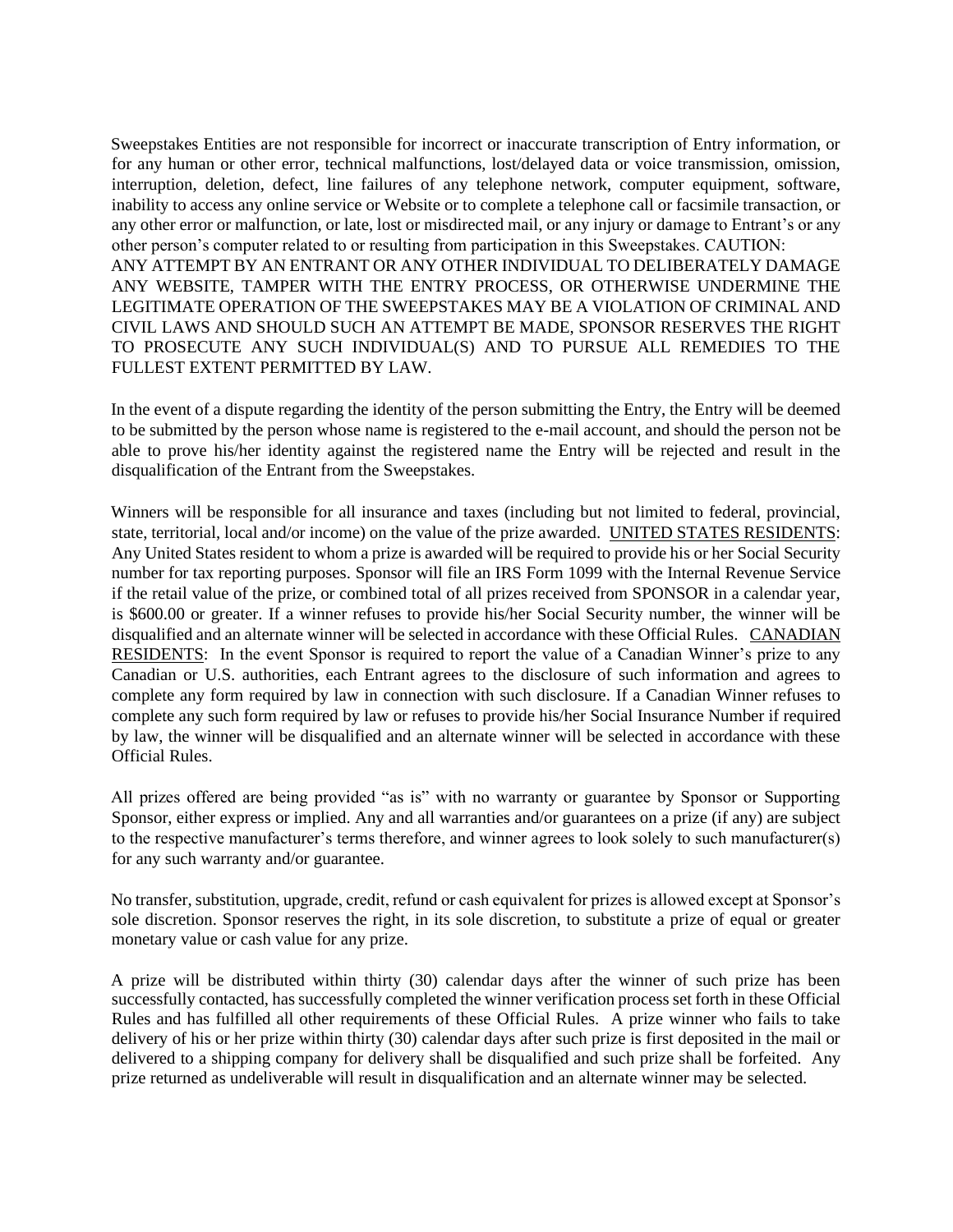Sponsor's failure to enforce any term of these Official Rules shall not constitute a waiver of that provision. If for any reason the Sweepstakes is not capable of being executed as planned, or if infection by computer virus, bugs, tampering, unauthorized intervention, fraud, action of Entrants, technical failures or any other act, in the opinion of Sponsor, corrupts or affects the administration, security, fairness, integrity, or proper conduct of these Sweepstakes, then Sponsor reserves the right at its sole discretion to disqualify any suspect Entry or Entrant and/or to cancel, terminate, modify or suspend the Sweepstakes. In the event of any cancellation, termination or suspension, notice thereof will be posted on the Websites. If the Sponsor decides to reconvene the Sweepstakes after a suspension, the determination of the prize winners will be made, from among all eligible, non-suspect Entries received as of the date of the suspension, as Sponsor determines in its sole discretion. Entries not complying with all rules are subject to disqualification.

By participating, an Entrant (if deemed a minor in the jurisdiction he/she resides, his/her parent and/or legal guardian) agrees to forever and irrevocably release Sweepstakes Entities, and each of their respective directors, officers, agents, employees, shareholders, affiliates, successors and assigns ("**Released Parties**"), from any and all liability, claims, lawsuits, causes of action, proceedings, demands, judgments, expenses, costs, injuries, death, losses or damages of any kind caused by the Sweepstakes and any element or activity thereof, Entrant's participation, entry or inability to participate or enter the Sweepstakes, the unauthorized or illegal access to personally identifiable or sensitive information collected by Sponsor, the acceptance, possession, use, redemption of, delivery of, inability to use, defect in, or misuse of the prize, Sponsor's administration of the Sweepstakes, the lost, damaged, misdirected, or late delivery of the prize, the collection, sharing and/or use of the Entrant's personally identifiable information by Sponsor or its designees and any violation of any publicity, privacy, property or proprietary rights of Entrant, or any errors in the Official Rules or any promotional materials with respect to the Sweepstakes.

Released Parties shall not be liable for 1) failed, returned or misdirected notifications based on inaccurate information provided by the winner on the Sweepstakes entry form, 2) entries and responses to winner notifications which are lost, late, incomplete, illegible, unintelligible, postage-due, misdirected, damaged or otherwise not received by the intended recipient in whole or in part or for computer or technical error of any kind, 3) any electronic miscommunications or failures, technical hardware or software failures of any kind, lost or unavailable network connections, or failed, incomplete, garbled or delayed computer transmissions which may limit an Entrant's ability to participate in the Sweepstakes, 4) any technical malfunctions of the telephone network, computer on-line system, computer equipment, software, program malfunctions or other failures, delayed computer transactions or network connections that are human, mechanical or technical in nature, or any combination thereof, including any injury or damage to Entrant's or any other person's computer related to or resulting from downloading any part of this Sweepstakes or 5) any warranty of fitness or merchantability of any prize or the function or operation thereof, which shall be the sole responsibility of the manufacturer of the prize.

Unless prohibited by applicable law, Entry constitutes permission to use an Entrant's name, photograph, likeness, voice, address (city and state) and testimonials throughout the universe, in all media, in perpetuity, in any manner Sponsor deems appropriate for publicity purposes without any further compensation to such Entrant.

No more than the stated number of prizes will be awarded. If, as a result of error relating to the entry process, drawing or any other aspect of the Sweepstakes, there are more selected winners than contemplated in these Official Rules, there will be a random draw among all eligible selected winners after the Sweepstakes Period to award the correct number of prizes.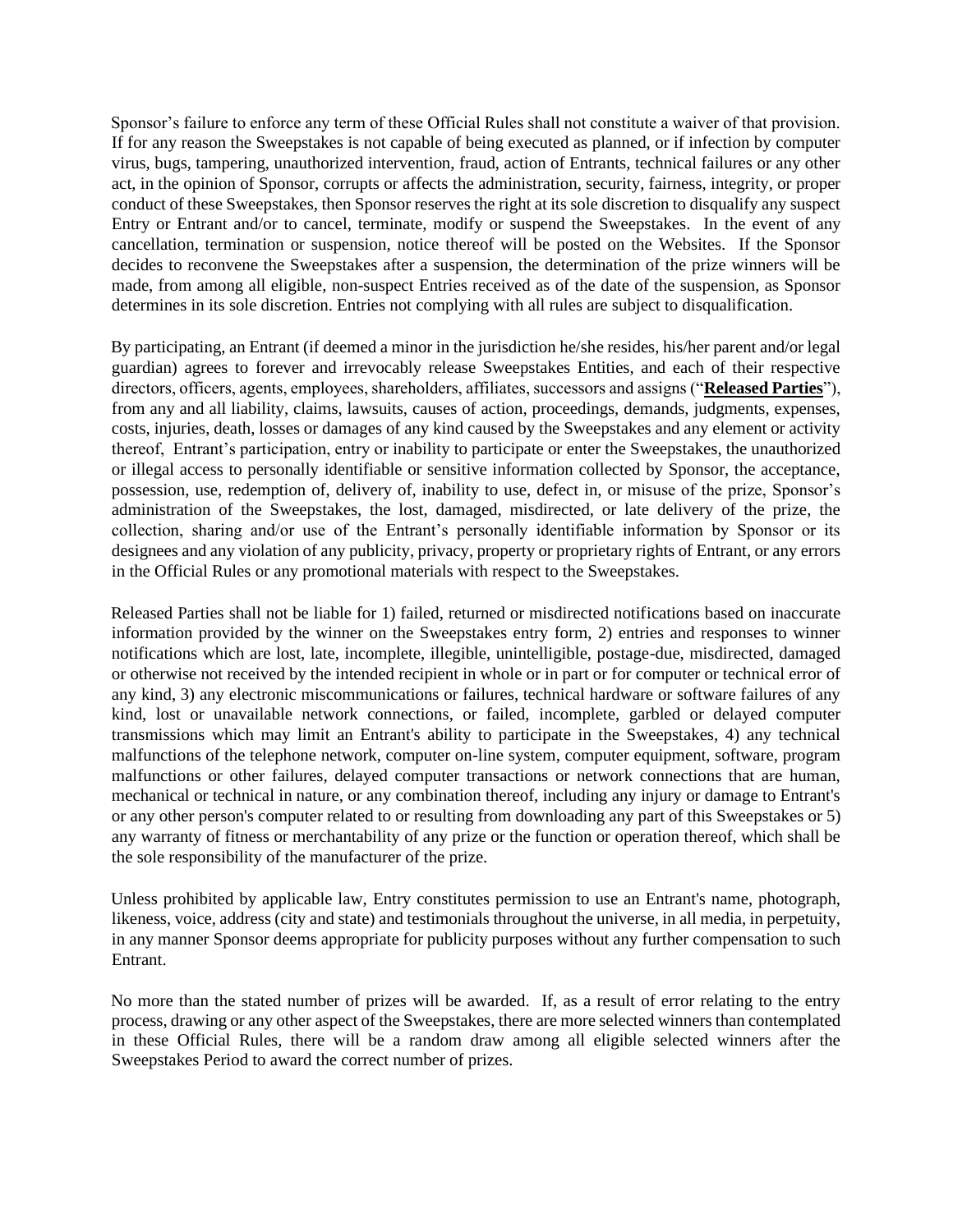**DISPUTES:** Entrant (but if deemed a minor in the jurisdiction in which he or she resides, Entrant's parent or legal guardian), agrees that any and all disputes, questions concerning construction, validity, interpretation and enforceability of these Official Rules, Entrant's rights and obligations, or the rights and obligations of the Sponsor in connection with the Sweepstakes, claims and causes of action arising out of, or connected with, the Sweepstakes or any prize awarded shall be governed and resolved individually, without resort to any form of class action, and exclusively by the appropriate court located in Los Angeles County, in the State of California, U.S.A, without giving effect to any choice of law or conflict of law rules, which would cause the application of the laws of any jurisdiction other than the State of California. However, if a court of competent jurisdiction determines that venue is not appropriate in Los Angeles, California, U.S.A., then jurisdiction and venue will be with the appropriate court located Toronto, Ontario, Canada, if applicable. Entrant further agrees that any and all claims, judgments, and awards shall be limited to actual out-of-pocket costs incurred, including costs associated with entering this Sweepstakes but in no event attorneys' fees, and under no circumstances will Entrant be permitted to obtain awards for, and Entrant hereby waives all rights to, claim punitive, incidental and consequential damages and any other damages, other than out-of-pocket expenses, and any and all rights to have damages multiplied or otherwise increased. SOME JURISDICTIONS DO NOT ALLOW THE LIMITATIONS OR EXCLUSION OF LIABILITY FOR INCIDENTAL OR CONSEQUENTIAL DAMAGES, SO THE FOREGOING MAY NOT APPLY TO YOU. If applicable, for Canada, in the event of any discrepancy or inconsistency between the English language version of these Official Rules and the French language version of these Official Rules, if any, the English language version shall govern and control. The parties hereto have agreed that this Sweepstakes be drawn up in the English language and no translation will be binding or enforceable. Les parties aux presentes ont exige que ce contrat soit redige dans la langue anglaise seulement.

**PRIVACY/USE OF PERSONAL INFORMATION:** All information collected from entrants is subject to Sponsor's privacy policy <https://kb.newegg.com/knowledge-base/privacy-policy-newegg/> ("**Privacy Policy**"). This Privacy Policy applies to sweepstakes we may administer online including through Twitter, Instagram, or other social media or digital platforms. You should carefully review the Official Rules of any sweepstakes or contest in which you participate. You may also review the policies of the social media platforms on which any of our sweepstakes or contests may run, such as Twitter or Instagram, as they may contain additional important and applicable information about their data practices.

To participate in online sweepstakes, we may require online registration and request that you provide us with personally identifiable information such as a username and password. We will use the information you provide us for purposes including administering the sweepstakes and purposes disclosed at the time of registration. We may share this personally identifiable information with third party sponsors of such sweepstakes, contests, raffles, and promotions (irrespective of whether it is hosted by us), or otherwise in accordance with the rules applicable to such sweepstakes, contest, raffle, or promotion.

If applicable, for Canada residents, in addition to abiding by the Privacy Policy discussed above, each Entrant acknowledges and agrees that, in the event these Sweepstakes are deemed subject to Quebec law, Sponsor may furnish to the Regie des alcools, des courses et des jeux in Quebec, the name and address of each winner of a Sweepstakes prize worth more than CAD \$100.00, along with the value of the prize received by that winner.

**AGREEMENT TO THE OFFICIAL RULES**: By participating in the Sweepstakes, each Entrant (or if the Entrant is not of the age of majority in his/her state of residence, his/her parent or legal guardian) fully and unconditionally agrees to and accepts these Official Rules and the decisions of the Sponsors and the Administrator, which are final and binding in all matters related to the Sweepstakes. Winning any prize is contingent upon fulfilling all requirements set forth herein.